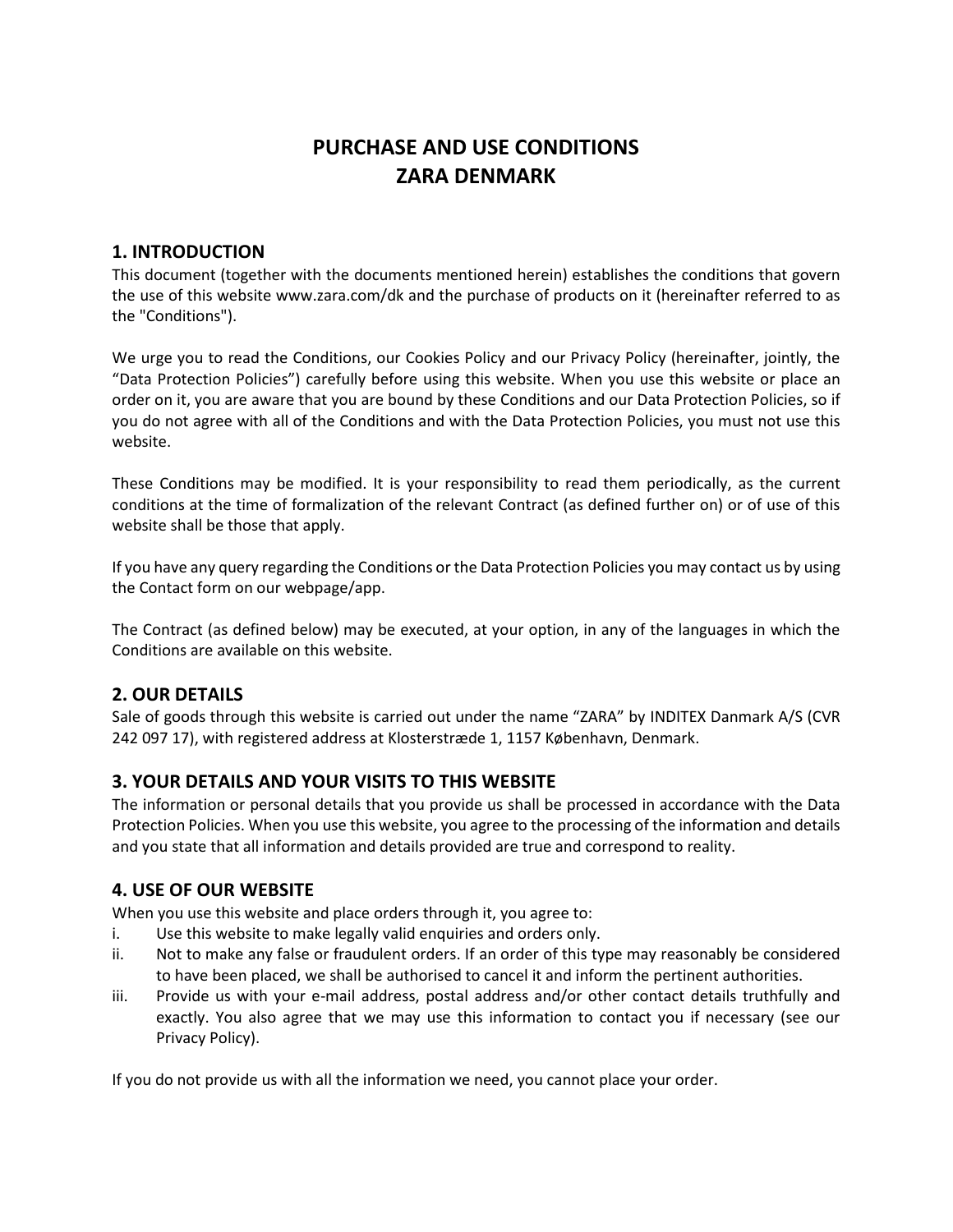When you place an order on this website, you state that you are over the age of 18 and are legally eligible to enter into contracts.

# **5. SERVICE AVAILABILITY**

The products offered on this website are only available for delivery to locations within Denmark, (excluding Greenland and the Faroe Islands).

If you wish to order products from another EU member state outside of Denmark via this website you are of course welcome to do so; however, the ordered products can only be delivered to a ZARA store or a delivery address within Denmark.

# **6. FORMALISING THE CONTRACT**

The information contained in these Conditions and the details contained on this website do not constitute an offer of sale, rather an invitation to treat. There shall be no contract between you and us in relation to any product until your order has been expressly accepted by us. If your offer is not accepted and your account has already been charged, the amount of the same shall be reimbursed in full.

To place an order, you must follow the online purchasing procedure and click "Authorize payment". After doing so, you will receive an e-mail confirming receipt of your order (the "Order Confirmation"). Keep in mind that this does not mean that your order has been accepted, since it constitutes an offer that you are making to us to buy one or more products. All orders are subject to our approval, which you will be informed of via an e-mail in which we will confirm that the order is being sent (the "Shipment Confirmation"). An electronic ticket with your order details will be attached to the Shipment Confirmation (the "E-ticket"). The contract between us to buy a product (the "Contract") shall be formalized only when we send you the Shipment Confirmation. The contract between us to buy a product (the "Contract") shall be formalized only when we send you the Shipment Confirmation.

Only the products listed in the Shipment Confirmation shall be subject to the Contract. We are not obliged to provide you with any other product that has not been ordered until we confirm that these have been sent in a Shipment Confirmation.

# **7. AVAILABILITY OF PRODUCTS**

All product orders are subject to availability of the same. Along this line, if there are difficulties regarding the supply of products or there are no more items left in stock, we reserve the right to provide you with information on substitute products of the same or higher quality and value that you may order. If you do not wish to order the substitute products, we will reimburse any amount that you may have paid.

# **8. REFUSAL TO PROCESS AN ORDER**

We reserve the right to remove any product from this website at any time and to remove or modify any material or content from the same.

Although we will always do everything possible to process all orders, there may be exceptional circumstances that force us to refuse to process an order after having sent the Order Confirmation, and we reserve the right to do so at any time.

We shall not be liable to you or to any third party for removing any product from this website, for removing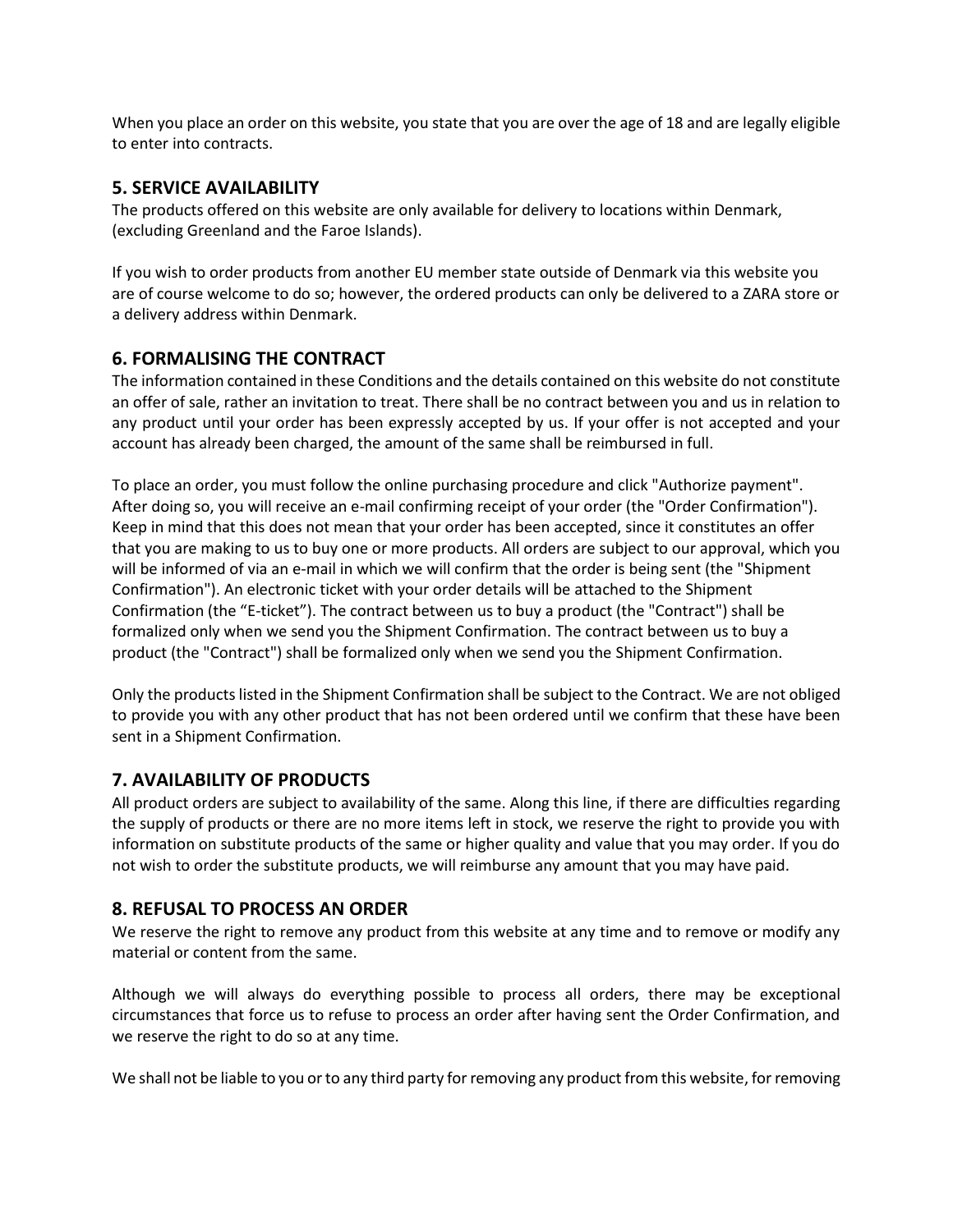or modifying any material or content from the website, or not processing an order once we have sent the Order Confirmation.

# **9. DELIVERY**

#### **9.1 Regular delivery**

Notwithstanding clause 7 above regarding product availability and save for extraordinary circumstances, we will endeavor to send the order consisting of the product(s) listed in each Shipment Confirmation prior to the date indicated in the Shipment Confirmation in question or, if no delivery date is specified, in the estimated timeframe indicated when selecting the delivery method and, in any case within a maximum period of 30 days from the date of the Order Confirmation.

Nonetheless, there may be delays for reasons such as the customization of products, the occurrence of unforeseen circumstances or the delivery zone. As for the virtual gift card, we will deliver it on the date indicated by you when placing the order.

If for any reason we are unable to comply with the delivery date, we will inform you of that situation and we will give you the option to continue with the purchase, establishing a new delivery date, or cancel the order with full reimbursement of the amount paid. Keep in mind in any case that we do not make home deliveries on Saturdays or Sundays, except in the case of the virtual gift card which will be delivered on the date specified by you. For the purposes of these Conditions, "delivery" shall be understood to have taken place or the order "delivered" as soon as you or a third party indicated by you acquires physical possession of the goods, which will be evidenced by the signing of the receipt of the order at the agreed delivery address. When picking up goods delivered to one of our stores, you must present the QR-code from the electronic receipt to be scanned, after which the order can be picked up.

The virtual gift card will be considered delivered as set out in the Terms of Use of the gift card and, in any case, at the time of sending this to the email address specified by you.

#### **9.2 Instant Delivery**

In case you decide to pick up your order at the store you have chosen and such store may offer the "Instant Delivery" service, your order may be delivered before the dates stated in our web. However, since this is subject to stock availability and other factors, it cannot be chosen by you when placing the order.

In case the "Instant Delivery" service has been activated by the store for your order, once this latter has been prepared, we will contact you to let you know that it is ready to be picked up. You may pick up the order either in person (by presenting the order number and a proof of identity) or through someone else, appointed to pick up the order on your behalf. In such case, the appointed person shall present the order number and proof of her identity.

Sale of goods via the "Instant Delivery" service shall be carried out by INDITEX Danmark A/S (CVR. 242 097 17) with registered address at Klosterstræde 1, 1157 København, DENMARK. Tel. Nr. +46 8 545 22 900. As this is a distance sale, these Terms will apply to you if your purchase is made via the "Instant Delivery" service, subject to any other applicable regulations.

# **10. INABILITY TO DELIVER**

If it is impossible for us to delivery your order, we will attempt to find a safe place to leave it. If we cannot find a safe place, your order will be returned to our warehouse. We will also leave a note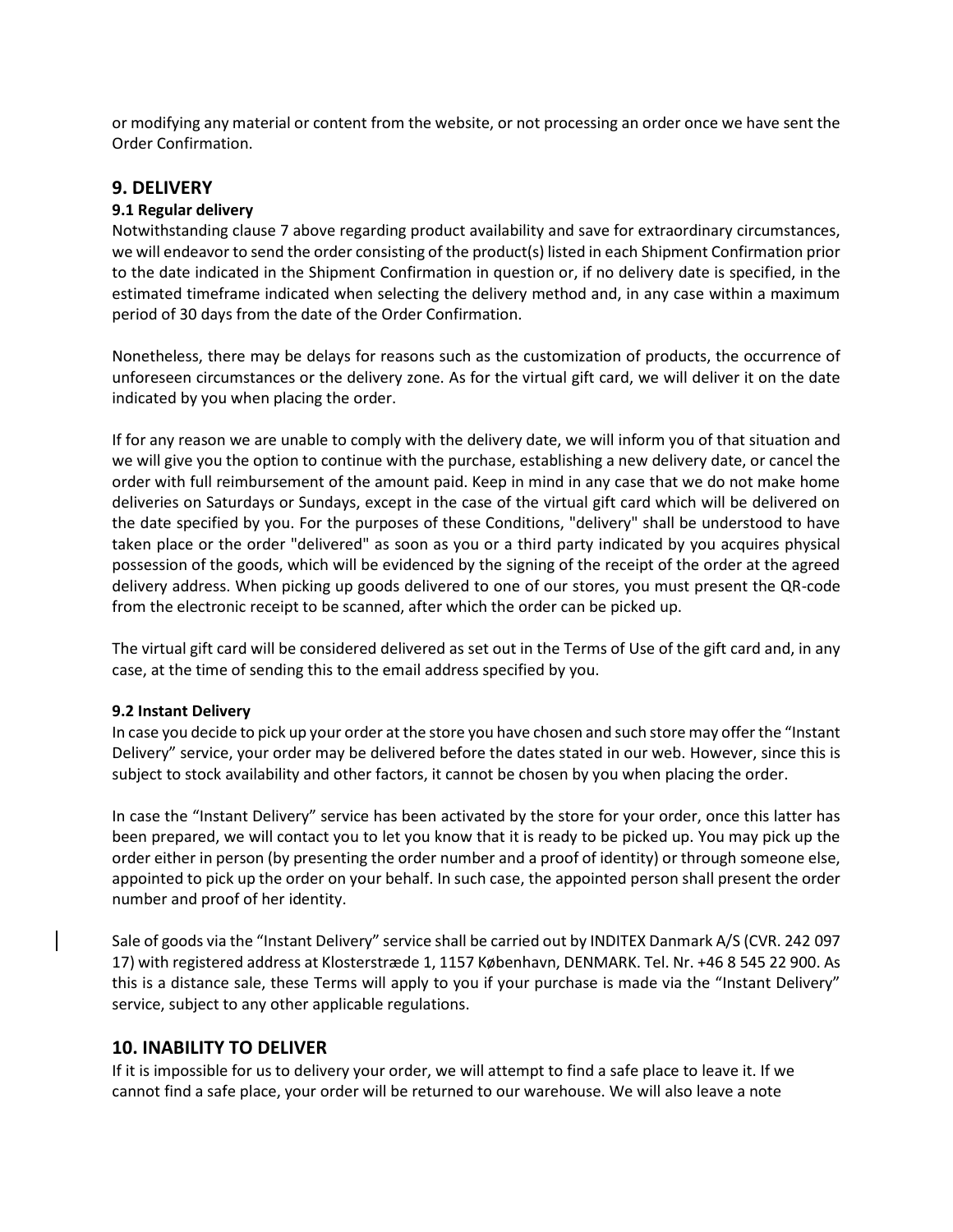explaining where your order is located and what to do to have it delivered again. If you will not be at the place of delivery at the agreed time, we ask you to contact us to organise delivery on another day.

If after 30 days from the date your order is available for delivery, the order could not be delivered for reasons not attributable to us, we shall assume that you wish to cancel the Contract and it will be terminated. As a result of the termination of the Contract, we will return to you all payments received from you, including delivery charge (except for any additional costs resulting from your choice of any delivery method other than the ordinary delivery method that we offer) without any undue delay, and at any rate, within 14 days of the date on which this Agreement has been terminated.

Please keep in mind that transport derived from the termination of the Contract may have an additional cost which we will be entitled to pass on you.

This clause does not apply to the virtual gift card, whose delivery is governed by the provisions of the Terms of Use of the Gift Card and the provisions of clause 9 above.

# **11. TRANSMISSION OF RISK AND OWNERSHIP OF THE PRODUCTS**

The product risks shall be your responsibility from the moment of delivery.

You will take ownership of the products when we receive full payment of all amounts due in relation to the same, including delivery fees, or at the moment of delivery (as defined in clause 9 above), if that were to take place at a later time.

# **12. PRICE AND PAYMENT**

The price of the products will be as stipulated at all times on our website, except in the case of an obvious error. Although we make every effort to ensure that the prices featured on the web page are correct, error may occur. If we discover an error in the price of any of the products that you have ordered, we will inform you as soon as possible and give you the option of confirming your order at the correct price or cancelling it. If we are unable to contact you, the order will be considered cancelled and all amounts paid will be reimbursed to you in full.

We are not obliged to provide you with any product at the incorrect lower price (even when we have sent the Shipment Confirmation) if the error in the price is obvious and unmistakable and could have reasonably been recognized by you as an incorrect price.

The prices on the website include VAT, but exclude delivery fees, which are added to the total price as indicated in our Shopping Guide - Delivery Fees.

Prices may change at any time. However, except as stipulated above, the changes shall not affect the orders for which we have sent an Order Confirmation.

Once you have selected all articles that you wish to buy, those will be added to your basket and the next step will be to process the order and make payment. To that end, you must follow the steps of the purchase process, filling up or verifying the information requested in each step. Furthermore, throughout the purchase process, before payment, you can modify the details of your order. You are provided with a detailed description of the purchase process in the Shopping Guide. Also, if you are a registered user, a record of all the orders placed by you is available in "My Account" area.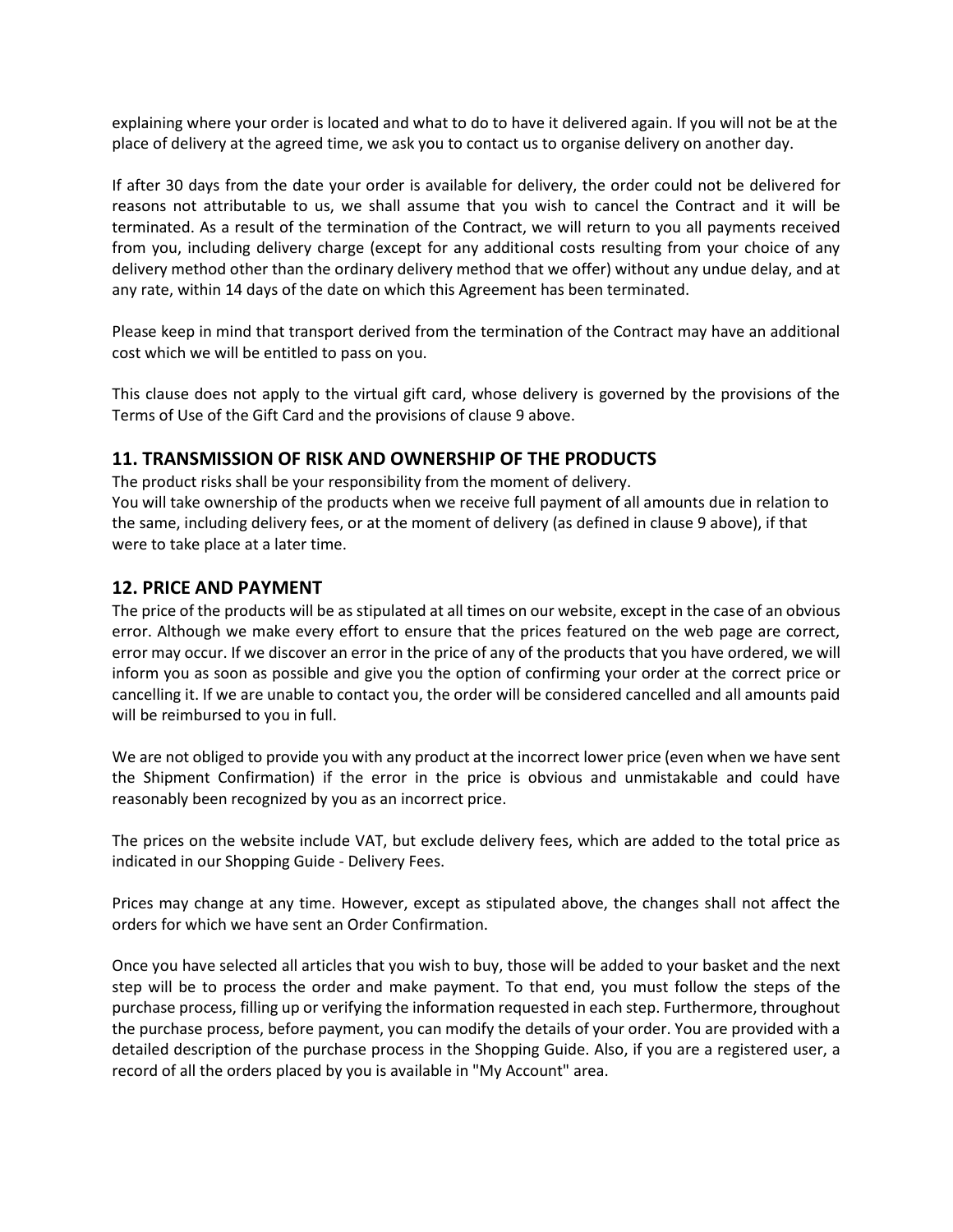You may use, as payment method, the cards Visa, Mastercard, Klarna and American Express, PayPal and Apple Pay (via IOS App). Please note that the option **Change of size** will not be available when PayPal or Apple Pay has been used for the purchase. Also, you can pay all or part of the price of your purchase with a gift card or a voucher of ZARA issued by INDITEX Danmark A/S.

Please be informed that Fashion Retail, S.A. with corporate seat at Avenida de la Diputación, Edificio Inditex, Arteixo, A Coruña (Spain) registered in the commercial register of A Coruña, vol. 3425, page 49, C-47731, 1st entry, and tax identification number A-70301981 will collect and make refunds on behalf of INDITEX Danmark A/S (CVR 242 097 17) in relation to all payments made through this online platform.

To minimize the risk of non-authorized access, your credit card details will be encrypted. Once we receive your order, we will make a pre-authorization on your card to ensure that there are sufficient funds to complete the transaction. The charge on your card will be made at the time your order leaves our warehouse.

If your payment method is PayPal or a gift or voucher card of ZARA, the charge will be made when we confirm your order. When you click "Authorize payment", you are confirming that the credit card is yours or you are the rightful holder of the gift card or the voucher.

Credit cards are subject to verification and authorization by the card issuing entity, but if the entity does not authorize the payment, we shall not be liable for any delay or failure to deliver, and we will be unable to formalize any Contract with you.

You expressly authorize us to issue the invoice for payment electronically. This notwithstanding, you may freely indicate at any time your desire to obtain a paper invoice, in which case we will issue it and send it to you in said requested format.

#### **Ordering and payment through electronic devices in store**

If you are placing your order through one of the electronic devices available for this purpose at certain stores, you must follow the steps of the purchase process that appear on the device, completing or verifying the information requested in each step. Throughout the purchase process, before payment, you can modify the details of your order. You will choose your payment method, and whether or not you require a gift receipt (if one is available), before you place your order. Please note that a binding order is placed at the time that you press the relevant "Authorize Payment" button on the device screen, and you are required to pay for your order once it has been placed.

Payment can be made by Visa, Mastercard, or American Express, and the above provisions regarding validation checks and authorization of your card will apply. You may also be given the option to pay for your order at the till, in which case, your payment can be made by any of the means of payment available in those stores.

# **13. BUYING GOODS AS A GUEST**

The functionality of buying goods as a guest is also available on the website. Under this type of purchase, only such data which are essential to process your order will be requested from you. Upon completion of the purchase process, you will be offered the possibility of registering as a user or continue as a nonregistered user.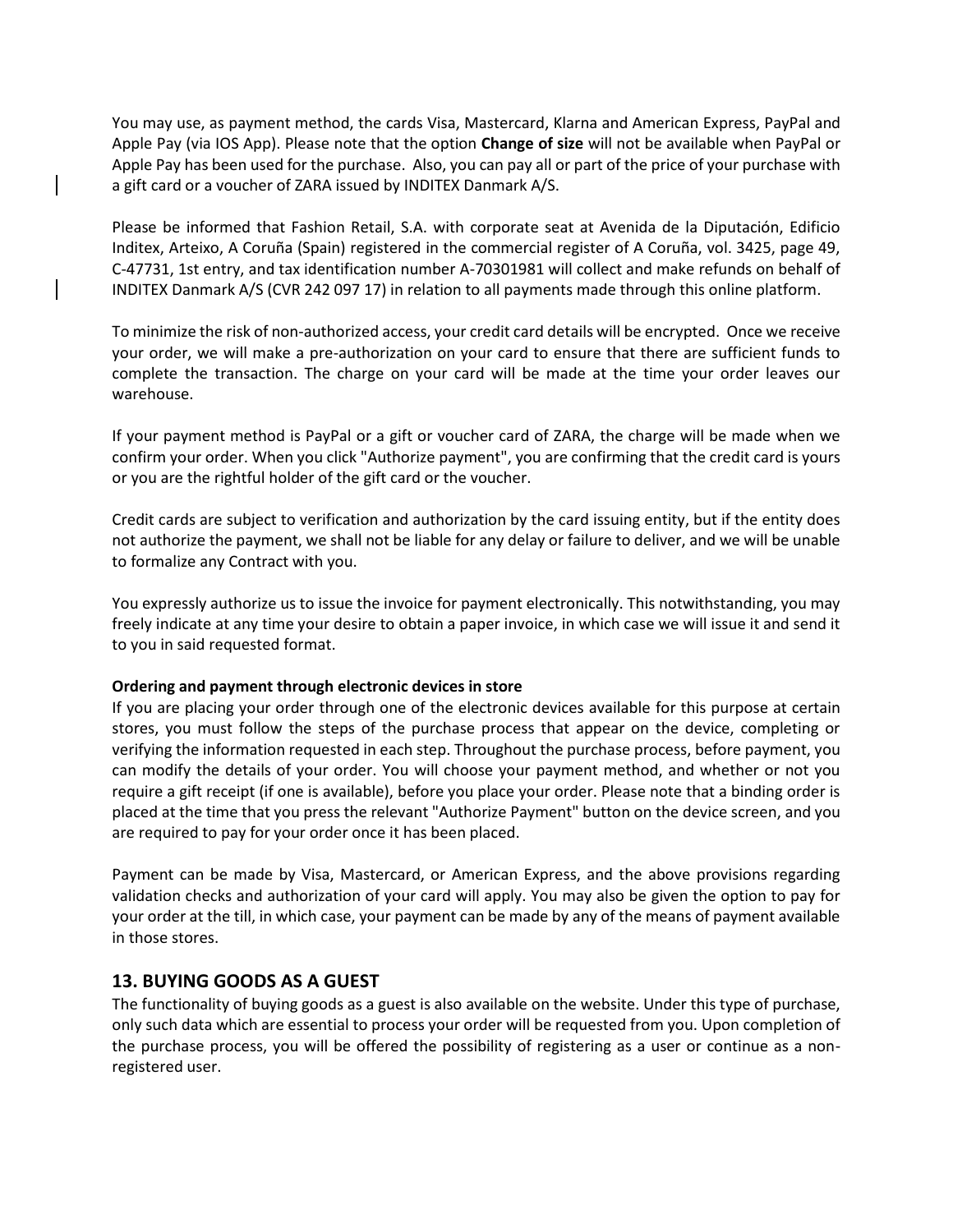# **14. VALUE ADDED TAX**

All purchases done through this website/App are subject to the statutory Value Added Tax (VAT). The prices displayed on this website/App include VAT.

# **15. EXCHANGE/RETURN POLICY**

### **15.1 Legal right of withdrawal**

#### Right of withdrawal

If you are contracting as a consumer, you have the right to withdraw from the Contract, within 14 days, without giving any reason.

The withdrawal period will expire the first weekday after 14 days from the day on which you acquired, or a third party other than the carrier and indicated by you acquires, physical possession of the goods or in case of multiple goods in one order delivered separately, or on the first weekday after 14 days from the day on which you acquired, or a third party other than the carrier indicated and by you acquires, physical possession of the last good.

To exercise the right of withdrawal, you may notify us at ZARA by writing to us using our Contact form, or through our webpage/app, of your decision to withdraw from this Contract by an unequivocal statement (for example a letter sent by post or email). You may use the model Return form as set out as Annex 1, but it is not obligatory.

To meet the withdrawal deadline, it is sufficient for you to send your communication concerning your exercise of the right of withdrawal before the withdrawal period has expired.

#### Effects of withdrawal

If you withdraw from this Contract, we shall reimburse to you all payments received from you, without undue delay and in any event, not later than 14 days from the day on which we are informed about your decision to withdraw from this Contract. The reimbursement includes the full delivery costs to the original place of delivery, excluding any supplementary costs resulting from your choice of a type of delivery other than the least expensive type of standard delivery offered by us, and provided that all delivered products are returned. We will carry out such transaction using the same means of payment as you used for the initial transaction. In any event, you will not incur any fees as result of such reimbursement. Notwithstanding the foregoing, we may withhold reimbursement until we have received the goods back or you have supplied evidence of having returned the goods, whichever is the earliest.

You can hand over the goods to us at any ZARA store in Denmark, or by sending it to us yourself or use the delivery method provided by us as described in the Shipment Confirmation. If you select to return your goods at a ZARA store, your return is free of charge. If you select to return your goods via you nearest drop-off point a fixed sum to cover the cost of the delivery will be deducted from the amount refunded to you. Regardless of which method you choose to return your goods, the goods must be returned without undue delay and in any event not later than 14 days from the day on which you communicate your withdrawal from this Contract to us.

You are only liable for any diminished value of the goods resulting from the handing other than what is necessary to establish the nature, characteristics and functioning of the goods.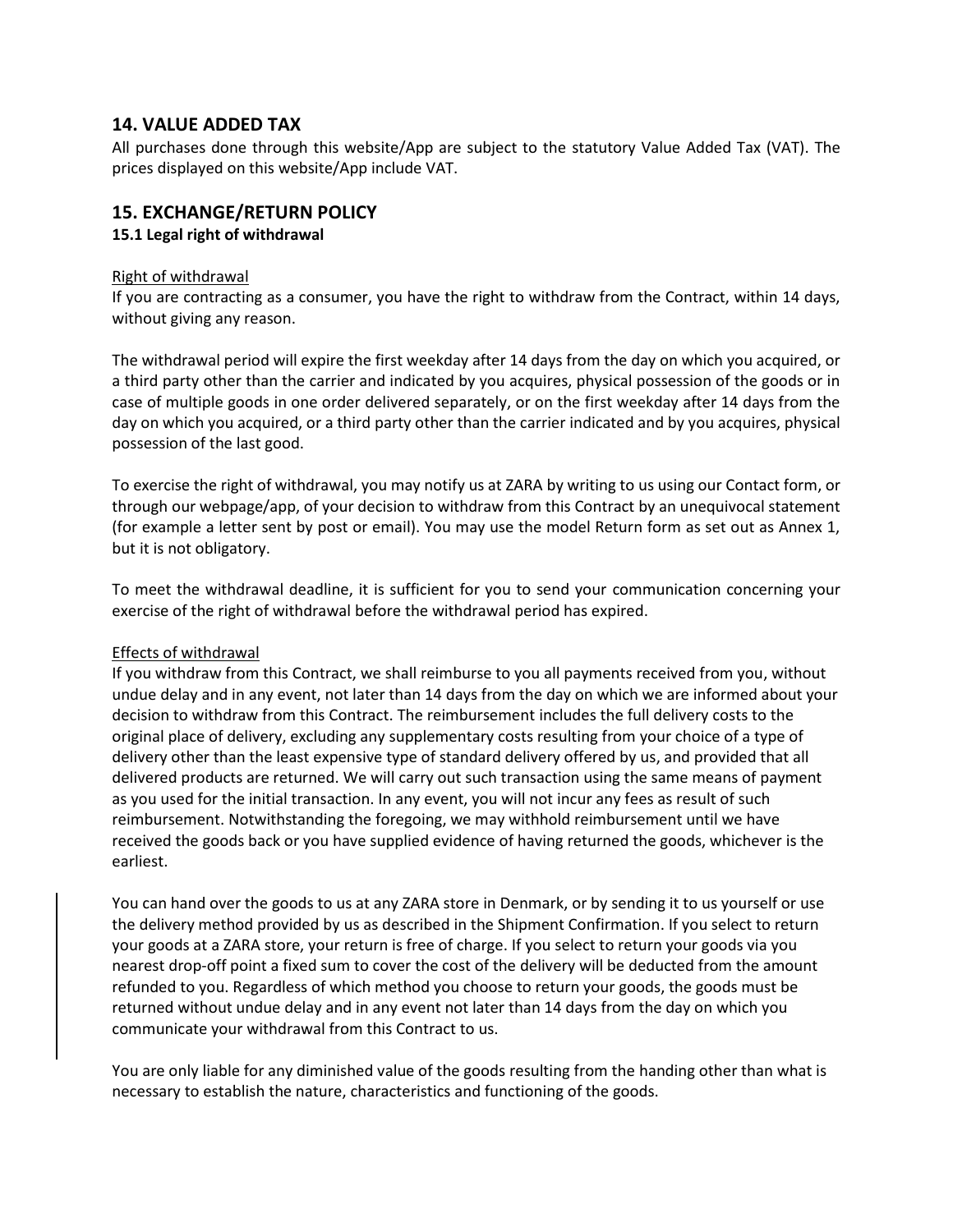#### **15.2 Contractual right of withdrawal**

In addition to the legally recognized right to cancel for consumers and users, mentioned in clause 15.1 above, we also grant you a period of 30 days calculated from the date of Shipment Confirmation to return the products (except those mentioned in clause 15.3 below, for which the right to cancel is excluded), the legal right of withdrawal and the contractual right of withdrawal therefore partly run in parallel and are calculated from different points in time.

The return of the gift card is governed by the Terms of Use of the Gift Card.

In case you return the goods within the contractual term of the right of withdrawal, but once the statutory period has expired, you will get reimbursed, only, with the amount paid for said products (excluding the costs of original delivery). If you select to return the goods to any ZARA store within Denmark, you can do so free of charge. If you select to use the delivery method provided by us as described in the Shipment Confirmation, a fixed sum will be deducted from your refund to cover the direct cost of the return. You will be responsible for the risk and the direct costs of returning the product when you arrange and pay for the return yourself using any other method than the ones listed above. Please see Return Methods below for more information.

You may exercise your right of withdrawal in accordance with the provision of clause 15.1 above, however should you inform us about your intention of withdrawing from the Contract after the legal term for withdrawal, you shall, in any case, hand the goods over to us, including E-ticket verification as relevant, within the 30 day term as from the date of Shipment Confirmation.

#### **15.3 Common provisions**

You shall not have the right to cancel the Contract when it is for the delivery of any of the following Products:

- i. Customised items
- ii. Music CDs/DVDs without their original wrapping.
- iii. Sealed goods which are not suitable for return due to hygiene reasons and were unsealed after delivery.

Your right to cancel the Contract shall apply exclusively to the products that are returned in the same conditions in which you received them.

No reimbursement will be made if the product has been used more than just inspecting it in such a way it could have been done in a physical store, for products that are not in the same condition as when they were delivered or when they have been damaged, so take care of the products(s) while in your possession. Please return the products using or including all their original packaging, instructions, and other documents, if any, accompanying the products.

#### Return methods:

- i. Returns at any ZARA store in Denmark. When returning a product in a store, you must present the Eticket attached to the Shipment Confirmation either in digital form on your mobile device or by providing us with a print-out of it.
- ii. Please note that in respect of returns of products that originally were placed through an electronic device in a store, and which were paid for at the till of that store as under **Ordering and payment**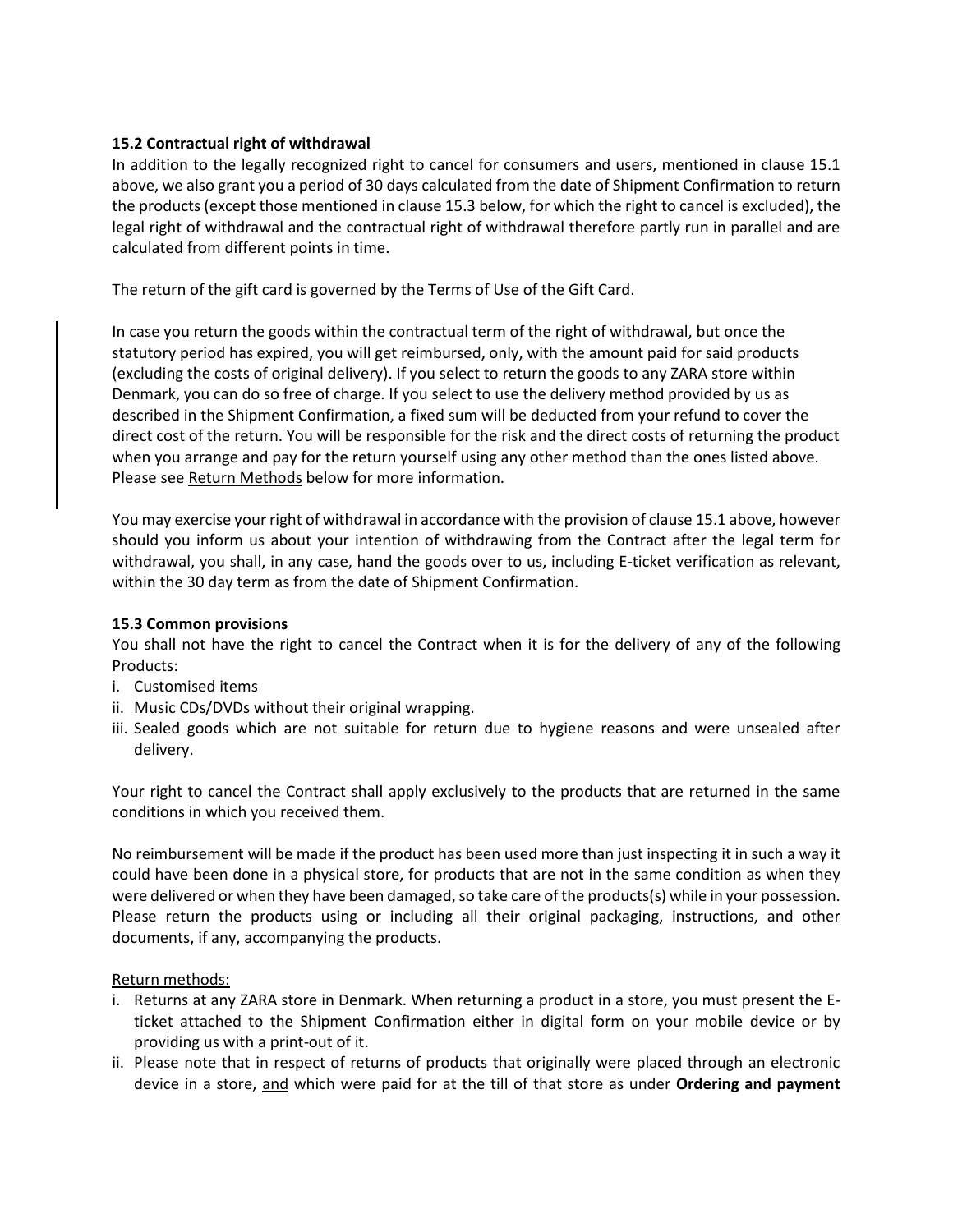**through electronic devices in store** above, such can only take place in a ZARA store in Denmark, excluding other methods of return.

iii. Returns to PostNord office in Denmark. You can request a pre-paid postage label to attach to the parcel and drop the parcel off at your local PostNord office in Denmark. Please follow the steps provided in the "My Account > Orders and Returns" section of this website. You must send the product in the same package received by following the directions on the ["Returns"](http://www.pullandbear.com/se/en/policies-c57004.html?subsectionId=policies_04) section of this website / app. If you have bought any goods as a guest, you may request returns through the link sent to you in the Order Confirmation email.

Where you would not wish to use neither of the return methods available, you will be responsible for the return costs and must include a print-out of the E-ticket with your returned product. Please bear in mind that if you wish to return the goods to us freight collect, we may charge you any costs incurred in such return. This is regulated in the common provisions part because it affects both to the legal based and the contractual withdrawal.

After examining the article, we will inform you of whether you have the right to reimbursement of the amounts paid. Delivery costs will be reimbursed when the right of withdrawal is exercised within the statutory period and all the goods in which the relevant parcel consists of are returned. The refund will be paid as soon as possible and, in all cases, within 14 days from the date on which you notified us of your intention to cancel. Notwithstanding the foregoing, we may withhold the reimbursement until we have received the goods back, or until you have supplied evidence of having returned the goods, whichever is the earliest. The refund will always be paid using the same payment means you used to pay for your purchase.

You shall assume the cost and risk of returning the products to us, as indicated above. If you have any questions, you can contact us on our Contact form, or through our webpage/app.

#### **15.4 Returns of defective products**

In the cases in which you consider that at the moment of delivery the product is not as stipulated in the Contract, you must contact us immediately on our Contact form or through our webpage/app, providing the product details and the damage sustained, and we will then indicate what you need to do.

We will carefully examine the returned product and will notify you by e-mail within a reasonable period if the product may be refunded or replaced (as appropriate). The refunding or replacement of the article shall take place as soon as possible and in all cases within 14 days from the date on which we send you an email confirming that the refund or replacement of the product is going ahead.

The amounts paid for the products returned due to any damage or defect, when it actually exists, will be reimbursed in full, including the delivery costs related to sending the article and the reasonable costs to you for returning it to us. The refund shall be paid by the same payment means you used to pay from the purchase.

All rights recognized in current legislation shall in any case be safeguarded.

#### **15.5 Change of size**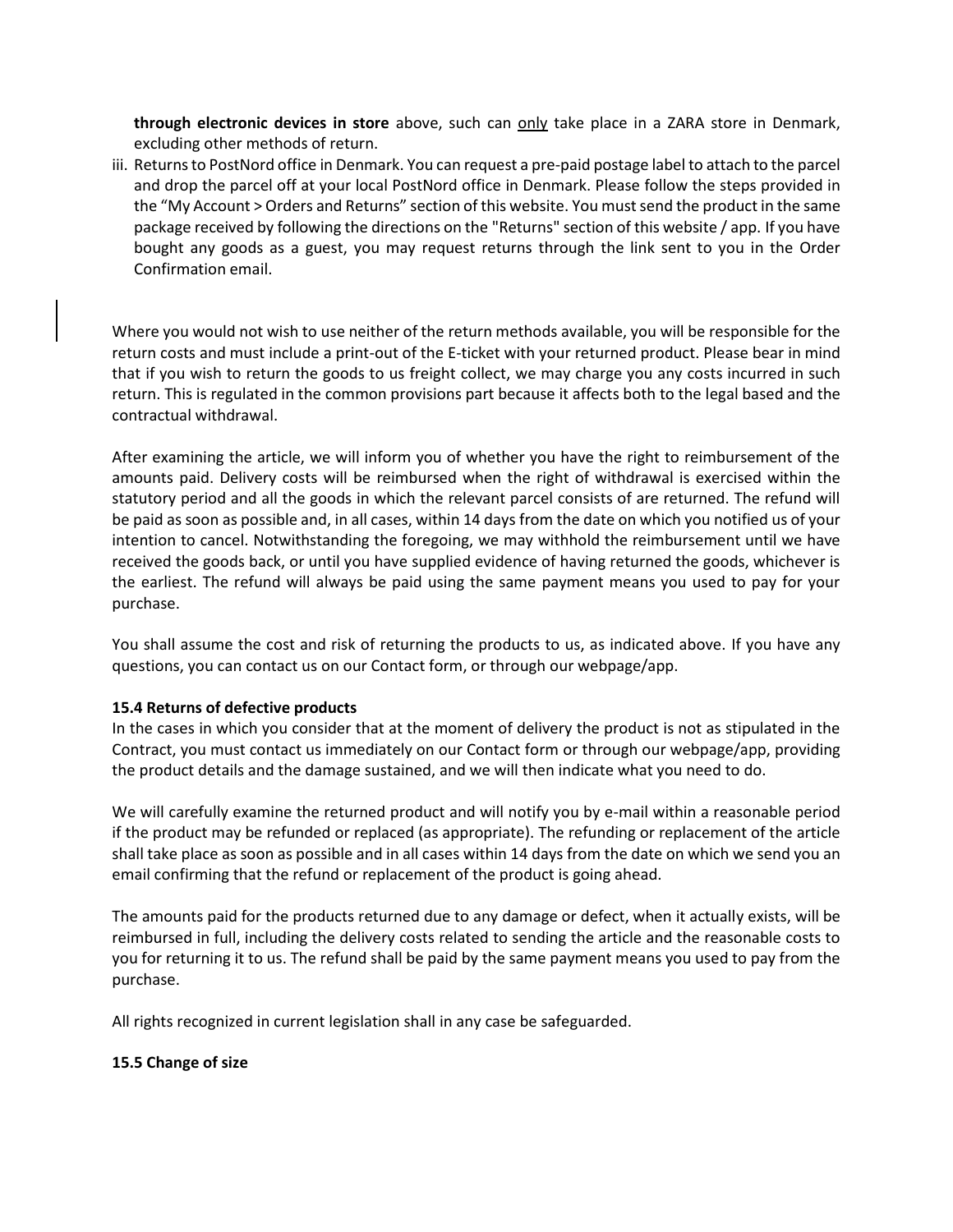If you decide that the item that you have purchased is in the wrong size for you, then you may be able to request a change in its size, without having to pay an additional delivery charge for the new item being sent to you provided you return the original item.

This is regardless of your right of withdrawal, which will continue to exist legally and contractually. You can request the change of size via the "Orders and Exchanges" section of "My account" on this website.

You should select the new size of your item, and provided that

- (i) It is the same item,
- (ii) its price on the website is equal to or greater than the price that you paid for the original item (but please note, in this case only, you will not be charged for the price) and
- (iii) only certain means of payment have been used (please see Clause 12 of these Terms and Conditions for further information), then you will be able to request the change in size. Please note that the option for you to change the size of your original item will only be displayed as being available when all of these conditions are met.

Once you have requested the change and selected the appropriate return method, you must return the original item without any undue delay, and in any event within a maximum period of 14 calendar days from the change request in the website. Please see Return Methods above.

After you have chosen your return method, we will send the new order with the item in the revised size within 2-3 working days from the date of the request of the change, and in any event within a maximum period of 30 days from that date. This option will not present an extra cost to you. This new order is governed by the provisions of the Terms and Conditions, including the exercise of the right of withdrawal.

Please note that if after 14 calendar days from the change request in the website, you have not returned the original item, we are entitled to charge the costs corresponding to the new order placed, subject to the provisions of the Terms and Conditions.

# **15.6 Right of withdrawal and return for orders from abroad**

If you have ordered products from an EU country other than Denmark, keep in mind that return by courier under this **EXCHANGE/RETURN POLICY** section, applies only from such original delivery point in Denmark.

At the same time we would like to inform you that we are under no circumstances (with exception of clause 15.4 to which this clause 15.6 does not apply) obliged to pay shipping costs to destinations other than the original delivery address nor the return costs from destinations outside Denmark.

# **16. LIABILITY AND WAIVING LIABILITY**

Unless otherwise indicated expressly in these Conditions, our liability regarding any product acquired on our website shall be limited strictly to the price of purchase of said product.

Notwithstanding the above, our liability shall not be waived nor limited in the following cases:

- i. In case of death or personal harm caused by our negligence;
- ii. In case of fraud or fraudulent deceit; or
- iii. In any case in which it were illegal or illicit to exclude, limit or attempt to exclude or limit our liability.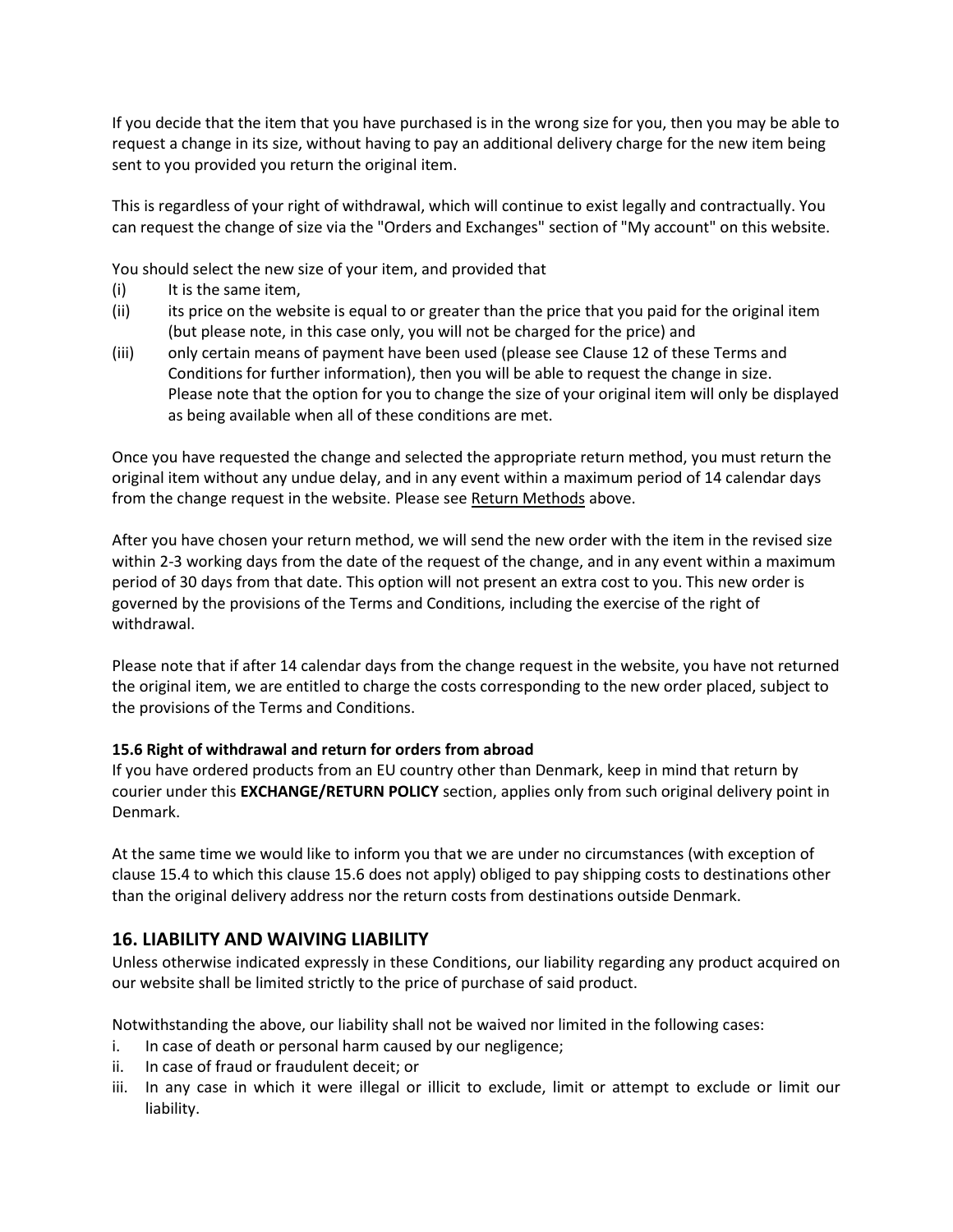Notwithstanding the paragraph above, and to the extent legally allowed, and unless these Conditions indicate otherwise, we shall not accept any liability for the following losses, regardless of their origin:

- i. loss of income or sales;
- ii. loss of business;
- iii. loss of profits or contracts;
- iv. loss of forecast savings;
- v. loss of data; and
- vi. loss of management time or office hours.

Due to the open nature of this website and the possibility of errors in storage and transmission of digital information, we do not guarantee the accuracy and security of the information transmitted or obtained by means of this website, unless otherwise indicated expressly.

All product descriptions, information and materials shown on this website are provided "as is", with no express or implied guarantees on the same, except those legally established. In this sense, if you are contracting as a consumer or user, we are obliged to deliver goods that are in conformity with the Contract, being liable to you for any lack of conformity which exists at the time of delivery.

It is understood that the goods are in conformity with the Contract if they:

- (i) comply with the description given by us and possess the qualities that we have presented in this website,
- (ii) are fit for the purposes for which goods of the kind are normally used and
- (iii) show the quality and performance which are normal in goods of the same type and can which can reasonably be expected. To the extent permitted by law, we exclude all guarantees, except those that may not be excluded legitimately in favor of consumers and users.

The products that we sell, especially artisan products, often have the characteristics of the natural materials used in manufacturing them.

These characteristics, such as variations in grain, texture, knots and color, may not be considered defects or damage. On the contrary, you must count on their presence and appreciate them. We select only products of the highest quality but natural characteristics are inevitable and should be accepted as part of the individual appearance of the product.

The provisions in this clause shall not affect your rights as a consumer and user, nor your right to cancel the Contract.

# **17. INTELLECTUAL PROPERTY**

You recognize and agree that all copyrights, registered trademarks and other intellectual property rights to the materials or contents provided as part of the website belong to us at all times or to those who grant us license for their use. You may use said material only to the extent that we or the usage licensers authorize it expressly. This does not prevent you from using this website to the extent necessary to copy the information on your order or contact details.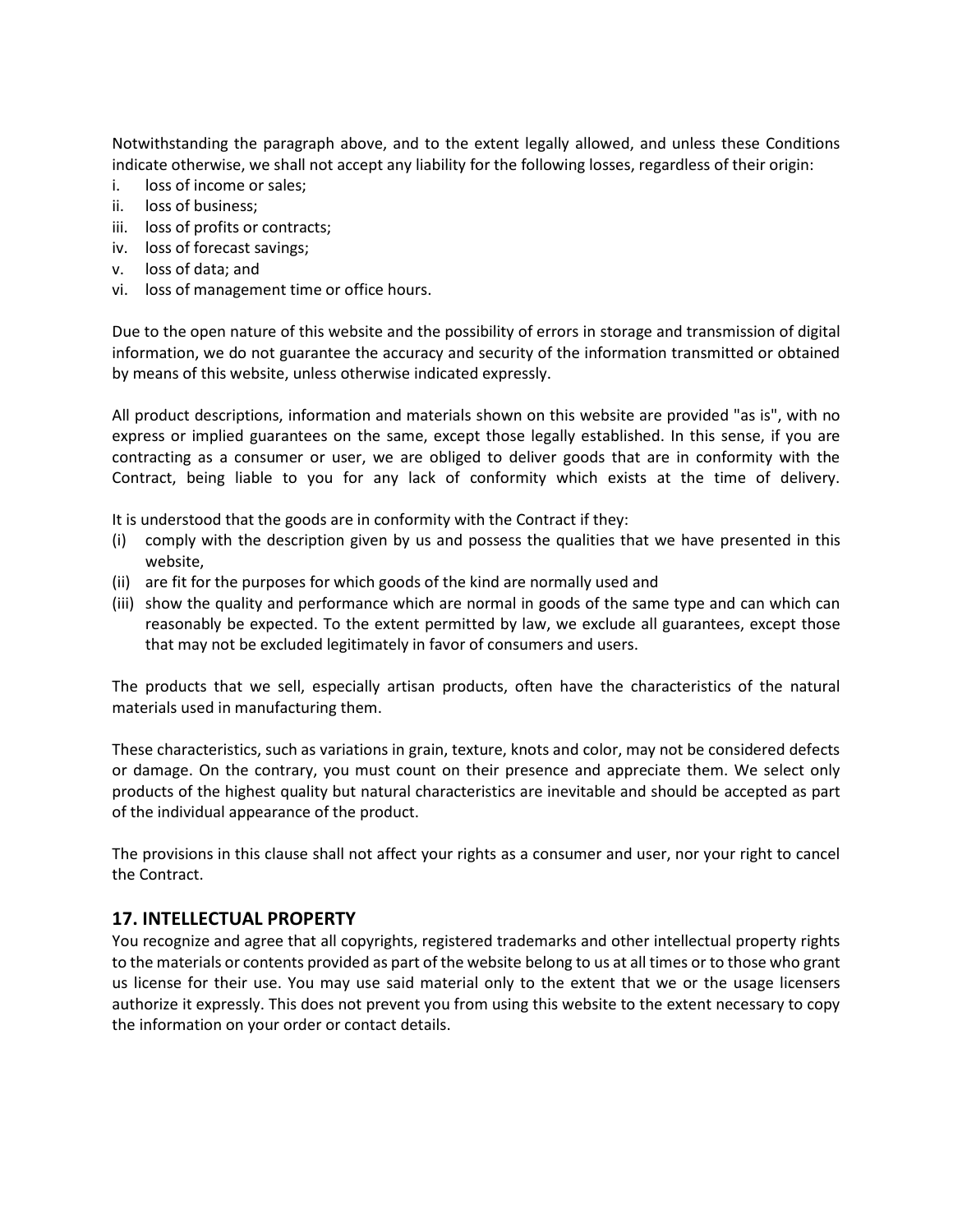# **18. VIRUSES, PIRACY AND OTHER COMPUTER ATTACKS**

You must not make undue use of this website by intentionally introducing a virus, Trojan horse, worm, logic bombs or any other software or technologically damaging or harmful material. You shall not attempt to make unauthorized access to this website, the server on which the site is housed or any server, computer or database related to our website. You agree not to attack this website through any attack of denial of service or an attack of distributed denial of service.

Failure to comply with this clause shall be considered an infraction as defined under the applicable regulations. We will report any failure to comply with this regulation to the corresponding authorities, and we will co-operate with them to determine the identity of the attacker. Likewise, in the event of failure to comply with this clause, authorization to use this website shall be suspended immediately.

We shall not be held liable for any damage or harm resulting from a denial of service attack, virus or any other software or technologically damaging or harmful material that may affect your computer, IT equipment, data or materials as a result of using this website or downloading content from the same or those to which this site redirects you.

# **19. LINKS FROM OUR WEBSITE**

If our website contains links to other websites and third-party materials, said links are provided for information purposes only and we have no control what so ever over the content of those websites or materials. Therefore, we shall not accept any liability for any damage or harm deriving from their use.

# **20. WRITTEN COMMUNICATION**

The applicable regulations require that some of the information or notification that we send to you be in written form. By using this website, you agree that most of the communication with us will be electronic. We will contact you by e-mail or we will provide you information by posting alerts on this website. For contractual purposes, you agree to use this electronic means of communication and accept that all contracts, notifications, information and other communication that we send you electronically complies with the legal requirements of providing it in writing. This condition will not affect your rights as recognized by law.

# **21. NOTIFICATIONS**

The notifications that you send us must be sent preferably through our Contact form on our webpage/app. Pursuant to the provisions in clause 20 above, and unless otherwise stipulated, we may send you notifications either by e-mail or to the postal address you provided us when placing an order.

It shall be understood that the notifications have been received and have been carried out correctly as soon as they are posted on our website, 24 hours after they have been sent by e-mail, or three days after the postage date on any letter. As proof that the notification has been sent it shall be sufficient to prove, in the case of a letter, that it was correctly addressed, that the correct postage was paid and that it was duly delivered to the post office or to a mail box, and in the case of an email, that the notification was sent to the email address specified by the recipient.

# **22. TRANSFER OF RIGHTS AND OBLIGATIONS**

The Contract is binding for both you and us, as well as for our respective successors, transferees and heirs.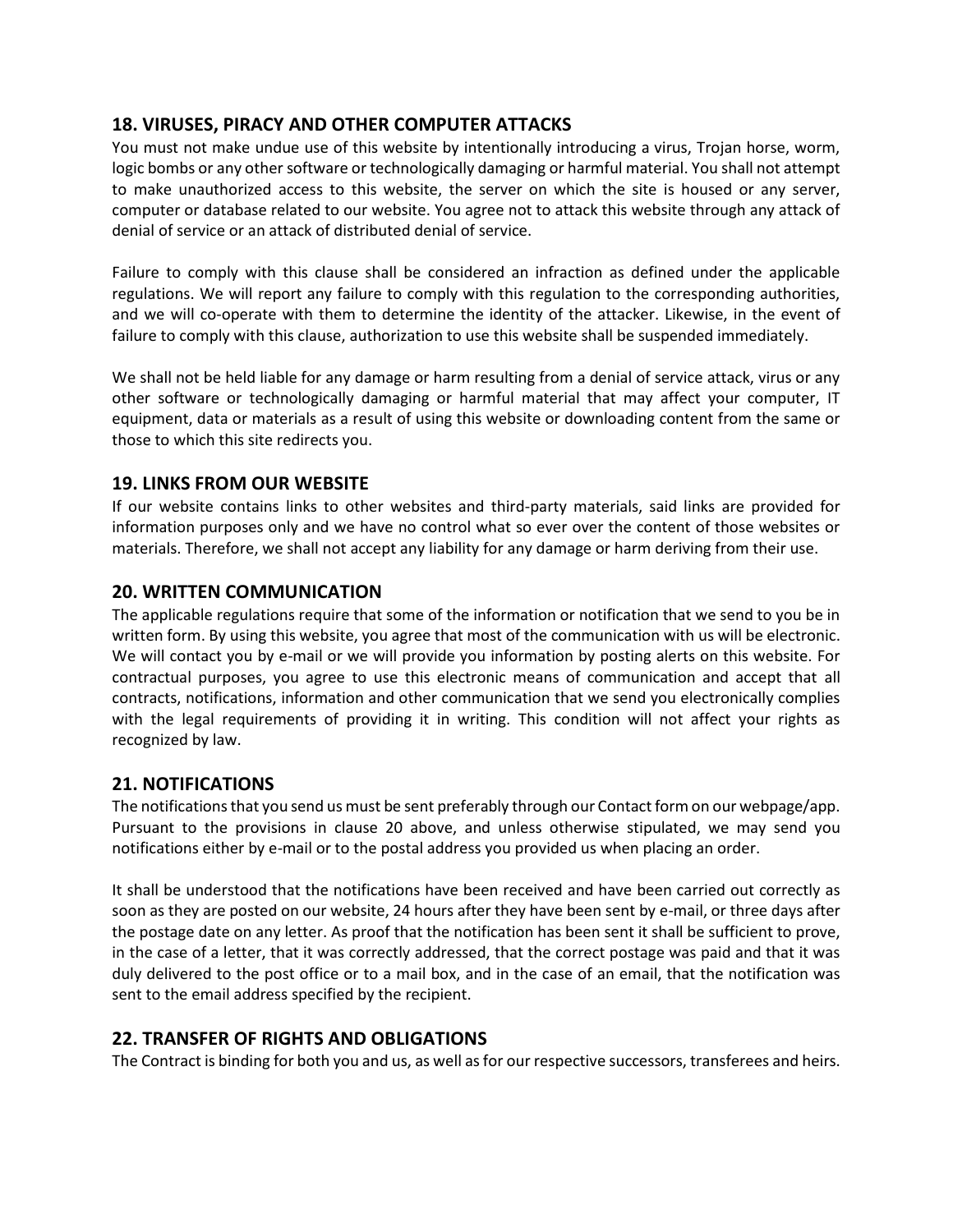You may not transmit, cede, levy or in any other way transfer a Contract or any of the rights or obligations derived from the same, without having obtained our written consent in advance.

We may transmit, cede, levy, subcontract or in any other way transfer a Contract or any of the rights or obligations derived from the same, at any time during the life of the Contract. To avoid any doubt, said transmissions, cessions, levies or other transfers shall not affect the rights that, as applicable, you have as a consumer recognized by law or cancel, reduce or limit in any way the express and tacit guarantees that we may have given you.

# **23. EVENTS BEYOND OUR CONTROL**

We will not be liable for any non-compliance or delay in compliance with any of the obligations we assume under a Contract when caused by events that are beyond our reasonable control ("Force Majeure").

Force Majeure shall include any act, event, failure to exercise, omission or accident that is beyond our reasonable control, including, among others, the following:

- i. Strike, lockout or other forms of protest.
- ii. Civil unrest, revolt, invasion, terrorist attack or terrorist threat, war (declared or not) or threat or preparation for war.
- iii. Fire, explosion, storm, flood, earthquake, collapse, epidemic or any other natural disaster.
- iv. Inability to use trains, ships, aircraft, motorized transport or other means of transport, public or private.
- v. Inability to use public or private telecommunication systems.
- vi. Acts, decrees, legislation, regulations or restrictions of any government or public authority.
- vii. Strike, failure or accident in maritime or river transport, postal transport or any other type of transport.

It shall be understood that our obligations deriving from Contracts are suspended during the period in which Force Majeure remains in effect, and we will be given an extension of the period in which to fulfil these obligations by an amount of time equal to the time that the situation of Force Majeure lasted. We will provide all reasonable resources to end the situation of Force Majeure or to find a solution that enables us to fulfil our obligations by virtue of the Contract despite the situation of Force Majeure.

# **24. WAIVING RIGHTS**

The lack of requirement on our part for strict compliance on your part with any of the obligations assumed by you by virtue of a Contract or of these Conditions or a lack of exercising on our part of the rights or actions that correspond to us by virtue of this Contract or of the Conditions shall not constitute the waiving or limitation of said rights or actions, nor exonerate you from fulfilling said obligations.

The waiving on our part of a specific right or action shall not constitute the waiving of other rights or actions derived from the Contract or from the Conditions.

The waiving on our part of any of these Conditions or of the rights or actions derived from the Contract shall not take effect unless expressly stipulated that it is a waiving of rights and is formalised and notified to you in accordance with the provisions of the Notifications section above.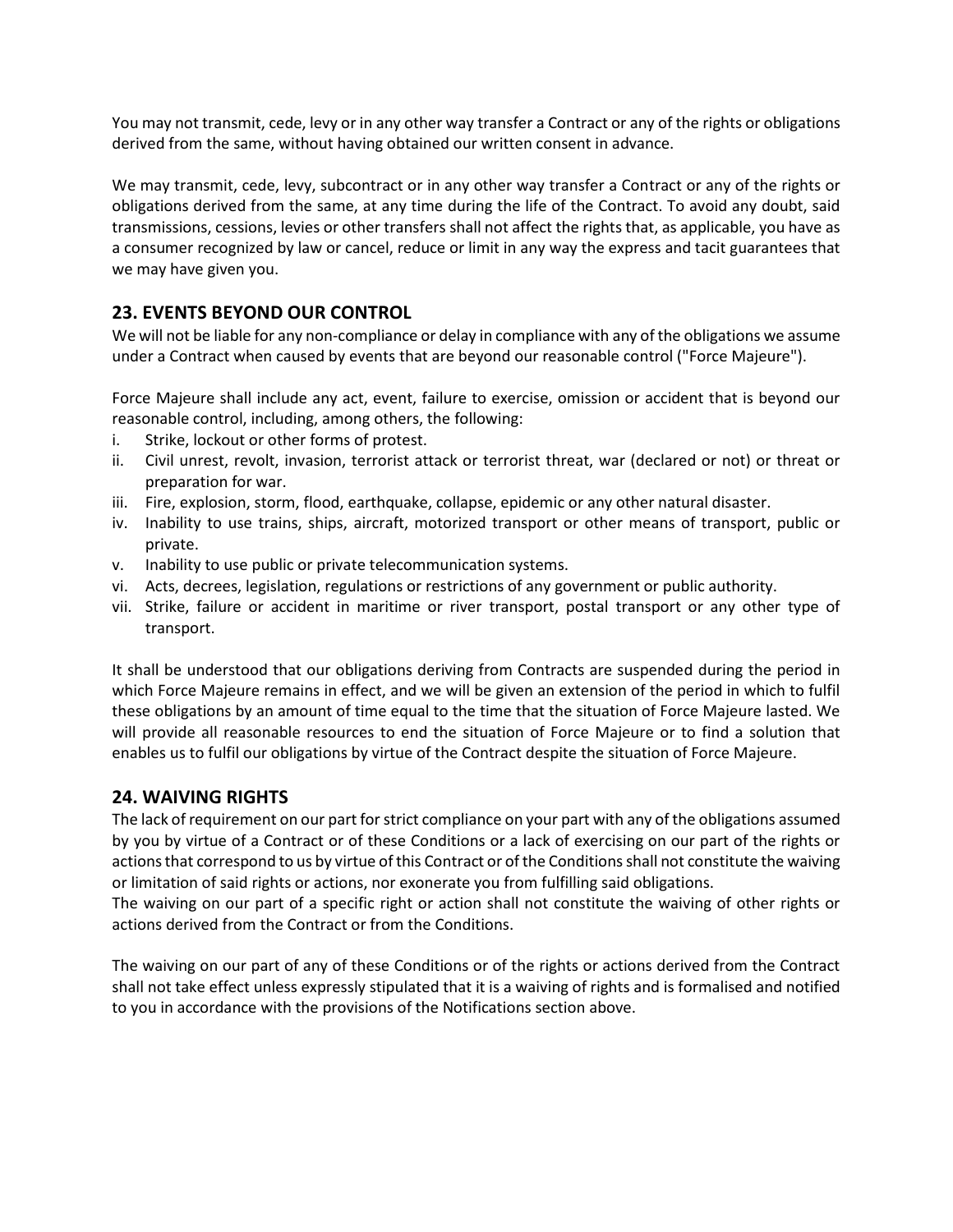### **25. PARTIAL ANNULMENT**

Should any of these Conditions or any provision of a Contract be declared null and void by firm resolution from the corresponding authority, the remaining terms and conditions shall remain in effect without being affected by said declaration of annulment.

### **26. ENTIRE AGREEMENT**

These Conditions and any document referenced in the same constitute the entire agreement between you and us as regards the purpose of the same, replacing any previous pact, agreement or promise made between you and us verbally or in writing.

You and ourselves acknowledge that we have agreed to enter into the Contract without depending on any declaration or promise made by the other party or that could have been inferred from any statement or document in the negotiations entered into by the two parties prior to said Contract, except those expressly mentioned in these Conditions.

Neither you nor ourselves shall take any action regarding any untrue statement made by the other party, verbally or in writing, prior to the date of the Contract (unless said untrue statement was made fraudulently) and the only action that may be taken by the other party shall be due to breach of contract in accordance with the provisions of these Conditions.

# **27. OUR RIGHT TO MODIFY THESE CONDITIONS**

We have the right to review and modify these Conditions at any time.

You are subject to the policies and Conditions in effect at the moment in which you use this website or place each order, except when by law or decision of governmental entities we must make changes retroactively to said policies, Terms or Privacy Statement, in which case the possible changes will also affect orders made previously by you.

# **28. APPLICABLE LEGISLATION AND JURISDICTION**

The use of our website and the product purchase contracts through said website shall be governed by Danish law.

Any controversy that arises or is related to the use of the website or said contracts shall be subject to the non-exclusive jurisdiction of the Danish courts. If you are entering into the contract as a consumer, nothing in this clause shall affect the rights you have, as recognized in any applicable legislation in effect. Notwithstanding the above the Danish Act on Purchase (Købeloven) may also apply.

If you as customer consider your rights to have been breached, you can address your complaints to us, see section on Comments and suggestions, in order to seek an out-of-court settlement.

In this regard, if the purchase between you and us has been concluded online through our website, we hereby inform you, in line with EU Regulation No. 524/2013, that you are entitled to seek such out-ofcourt settlement through the platform for online dispute resolution, accessible through the Internet address [http://ec.europa.eu/consumers/odr/.](http://ec.europa.eu/consumers/odr/)

For consumer dispute resolutions in Denmark, you are advised to contact Konkurrence- og Forbrugerstyrelsen in the first instance at [http://www.forbrug.dk/.](http://www.forbrug.dk/)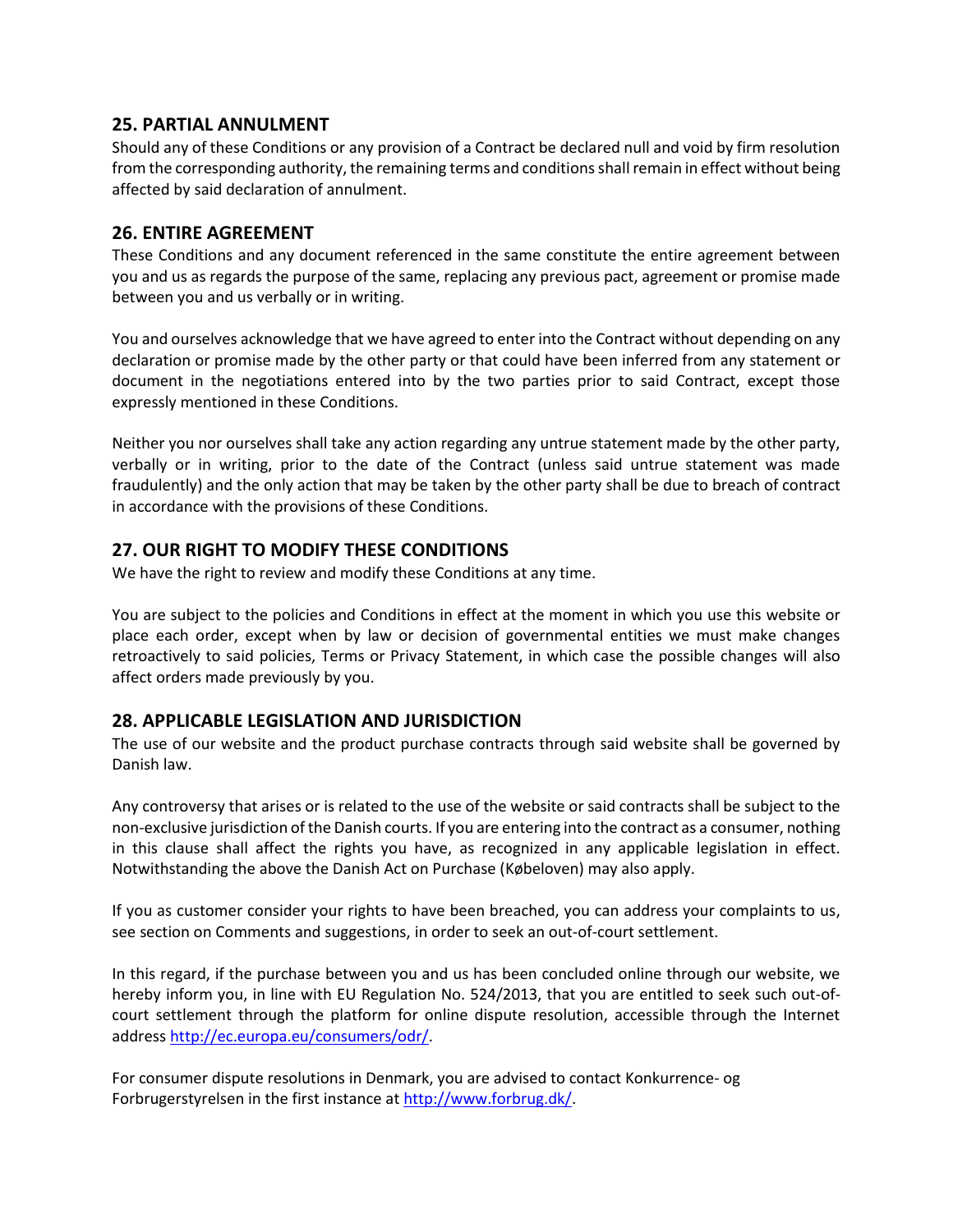# **29. COMMENTS AND SUGGESTIONS**

Your comments and suggestions are always welcome. Please send any comments and suggestions through our Contact form on our webpage/app.

Moreover, there are official claim forms available to consumers and users. Those can be requested through our Contact form.

Last updated on 2022-05-04